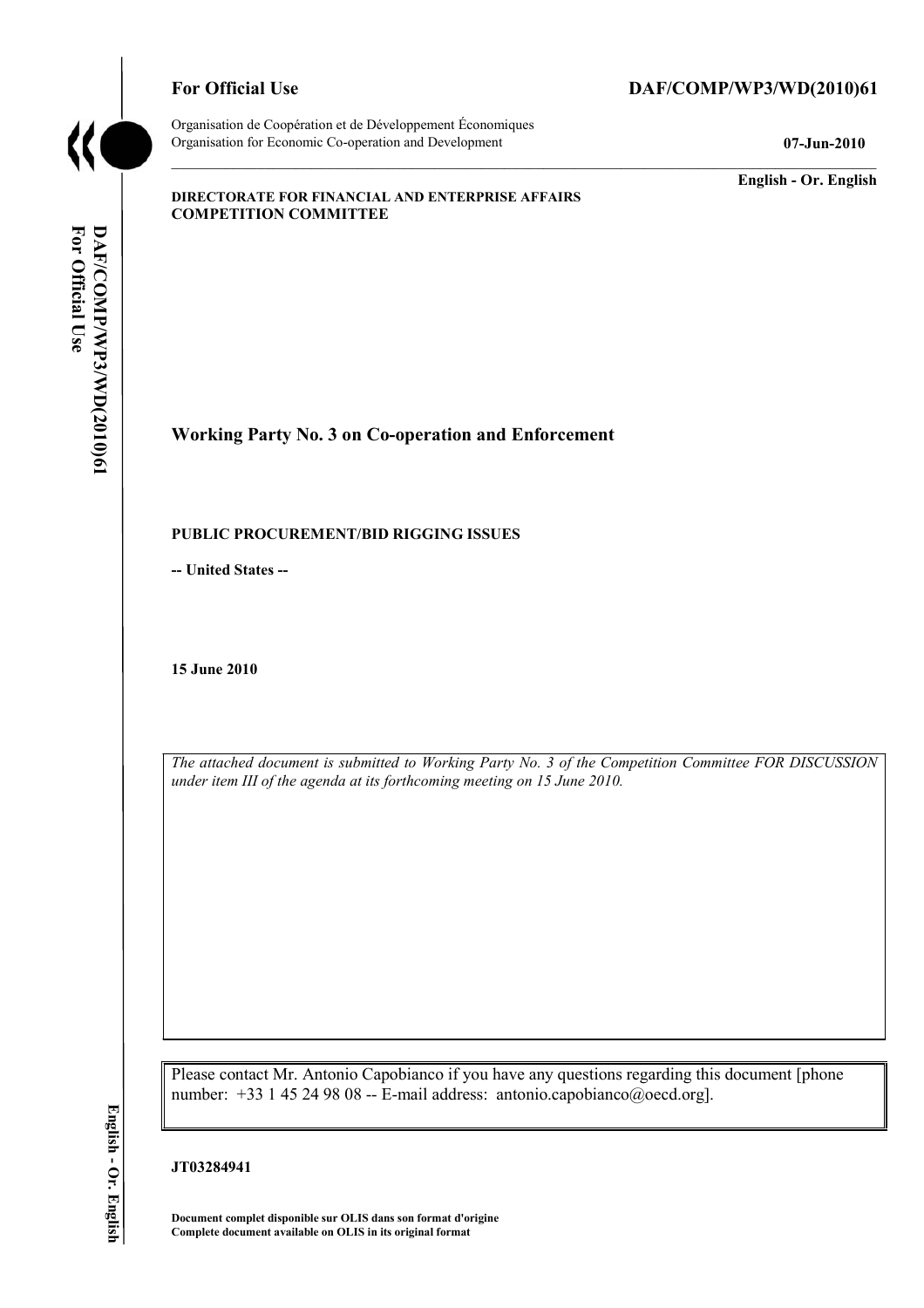# DAF/COMP/WP3/WD(2010)61

1. This paper briefly discusses the three procurement topics mentioned in the Chair's letter of March 29, 2010: experience with Certificates of Independent Price Determination, the relationship between leniency and procuring agency debarment rules, and techniques for incentivizing procurement officials to be vigilant for possible bid-rigging violations.

# **1. Certificates of Independent Price Determination**

2. A Certificate of Independent Price Determination (CIPD) has been used in the United States for government procurement by federal (but not necessarily state or local) agencies since 1985. Companies submitting most federal bids are required to sign a CIPD – a statement that the bidder has not agreed with its competitors about the bids which it will submit, disclosed bid prices to any of its competitors, or attempted to convince a competitor to rig bids. The key part of the certificate states:

3. The offeror certifies that –

- The prices in this offer have been arrived at independently, without, for the purpose of restricting competition, any consultation, communication, or agreement with any other offeror or competitor relating to (i) those prices, (ii) the intention to submit an offer, or (iii) the methods or factors used to calculate the prices offered,
- The prices in this offer have not been and will not be knowingly disclosed by the offeror, directly or indirectly, to any other offeror or competitor before bid opening (in the case of a sealed solicitation) or contract award (in the case of a negotiated solicitation), unless otherwise required by law, and
- • No attempt has been made or will be made by the offeror to induce any other concern to submit or not to submit an offer for the purpose of restricting competition.

 4. Under U.S. law, evidence that a company falsely certified its CIPD is a criminal violation; the company that submits a false CIPD, as well as the individual who signs the CIPD for the company, may be subject to a fine and, in the case of the individual, imprisonment of up to 5 years. This provision is very important because it means that a subject company and/or individual can be prosecuted for discussing or disclosing an intention to bid, bid terms or bid prices with competitors, or attempting to convince competitors to rig bids, even if there is insufficient evidence to prove that the competitors actually agreed on prices or on which of them would win the project.

 criminalizes false statements, and not under sections of Title 15 of the Code that cover antitrust violations. *v. Air Van Lines International, Inc.*<sup>1</sup> In that case, the Department of Defense had a program that sought providers submitted rates every six months. The rates they submitted were required to be good for six season (October to March). In the first round of bidding, companies filed bids containing rates to supply announced publicly and the government held a second round of bidding. Each company that filed a rate 5. CIPD violations are charged under 18 U.S.C. § 1001, the section of the U.S. Code that A recent CIPD case in which the defendant pled guilty and paid a fine of over \$140,000, was *United States*  rate offers from household goods moving companies. It then issued bills of lading, as needed, for household goods moving services related to the transfer of civilian and military employees. Service months: for either the "summer" (high demand) season (April to September) or the "winter" (low demand) service on specific routes, or "channels," *e.g.*, Germany to North Carolina. The five lowest rates were then for a particular channel in the initial round could file a new rate for that same channel in the second round,

 1

United States v. Air Van Lines International, Inc. dba AVLC, Criminal No. 1:07CR304 (E.D. Va.)(CCH) ¶45,107 (July 31, 2007).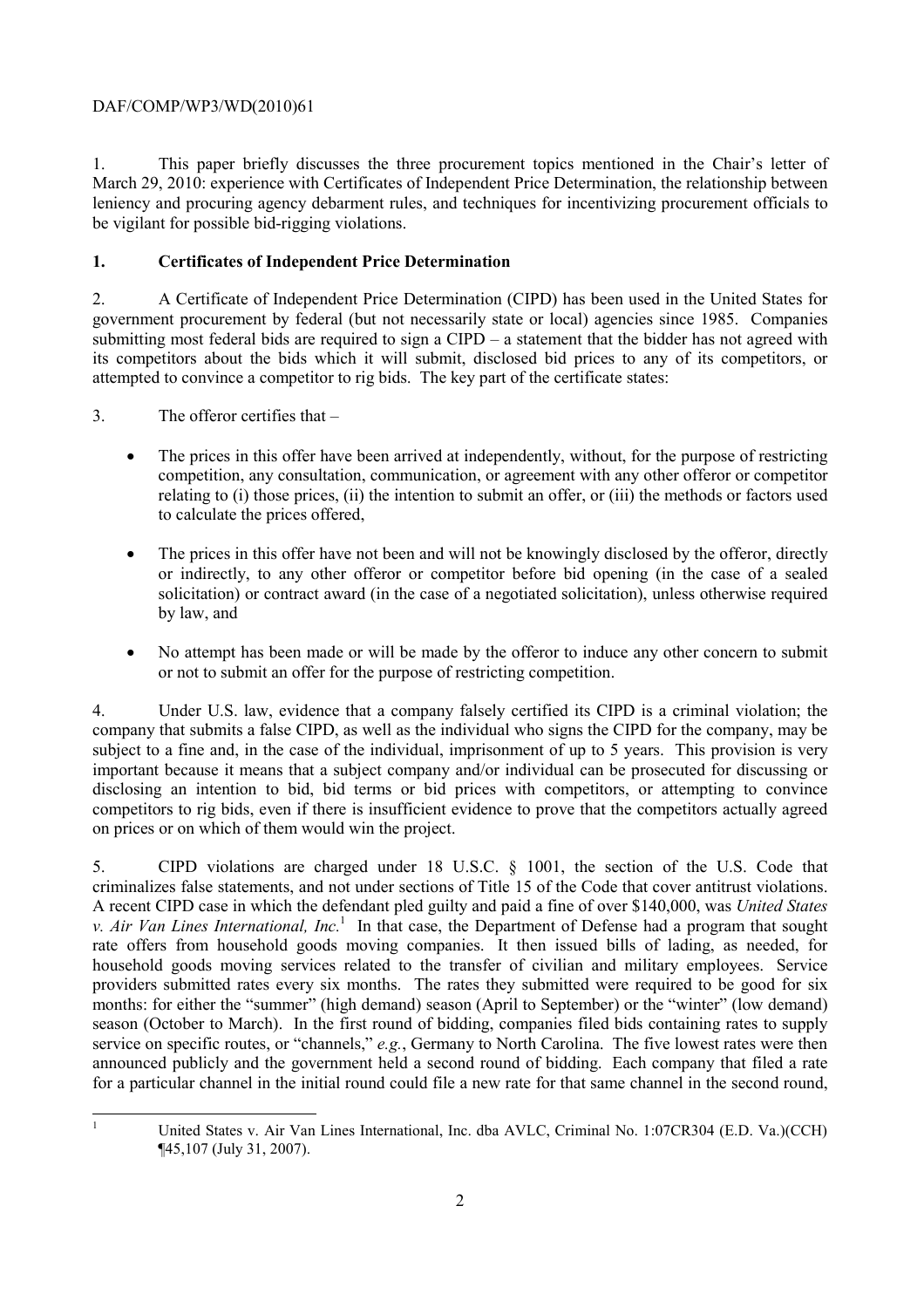# DAF/COMP/WP3/WD(2010)61

including, if it wished, a new rate that matched the lowest rate filed by any competing bidder (a "me too" rate). Matching the lowest rate filed for a particular channel entitled a bidder to a *pro rata* share of the awards in that channel during the summer or winter season, as applicable, except that the bidder who filed the lowest rate for the particular channel in the first round would get a larger than *pro rata* share of the awards, as "incentive tonnage." As a result of this process, more than 40 companies would often submit "me too" filings at the low rate in a heavy traffic channel and would be placed on the "traffic distribution roster" and be entitled to a shipment when their names came up. This system also created the perverse incentive for companies to qualify more than one subsidiary to compete for awards in a channel.

 CIPD it was required to file with its bid, in which it certified that that it had independently determined its 6. In the *Air Van* case, Air Van agreed to "rent" its name to another company and to take direction from that company on the rates it would file in particular channels, with the understanding that the other company would service the shipments awarded to Air Van and pay Air Van a "commission" of \$1 for each hundred pounds on the shipments it was awarded. On these facts, Air Van clearly violated the terms of the rates. Thus, while DOJ ultimately decided not to pursue a Sherman Act charge against Air Van, Air Van was nonetheless prosecuted for having made a false statement in its CIPD.

the benefit of putting vendors on notice of the importance of competition to the procurement process. 7. The Federal Acquisition Regulations (FAR)<sup>2</sup> now require use of CIPDs in federal procurement, and the DOJ strongly advocates that sub-federal procuring entities use them as well. Requiring a CIPD has the benefit of putting vendors on notice of the importance of competition to the procurement process. CIPDs also assist the DOJ in the prosecution of bid-rigging conduct. As an initial matter, CIPDs are helpful evidence of a defendant's consciousness of guilt while conspiring to rig bids. Further, in situations where a procurement has been corrupted by bid rigging, but there is insufficient evidence to prove the agreement necessary to pursue an antitrust charge against the conspirators, DOJ may still be able to pursue the individual conspirators for falsifying their CIPDs. Importantly, the potential for false statement charges may also serve to motivate otherwise recalcitrant defendants to cooperate in the prosecution of their co-conspirators for a bid-rigging charge.

# **2. Leniency and bidder disqualification**

8. The DOJ's leniency program does not provide any protection to leniency applicants with respect to bidder disqualification or debarment rules. Procuring agencies have their own rules that are separate and distinct from the leniency program. Thus, if a procuring body's debarment rules are triggered by a supplier's conviction for an antitrust crime, a leniency applicant – immune from DOJ prosecution – will escape debarment consequences.

 applicant's request, the procuring agency of the cooperation rendered by the applicant. The DOJ does not 9. The DOJ has assisted leniency applicants facing possible debarment by advising, at the specifically request relief from the debarment rules, and the DOJ can never guarantee a particular outcome from its intervention.

obligation to self-report any Title 18 (federal crimes, including fraud and false statements) violations. 10. Note that under recent amendments to the FAR,<sup>3</sup> bidders on federal contracts have an on-going Thus, a leniency applicant that has committed, in addition to Title 15 antitrust violations, violations of federal fraud provisions is required to report that activity to the affected government agency.

 2 Federal Acquisition Regulation, 48 C.F.R. § 52.203-2.

 $\text{FAR } 52.203 - 13 \text{ (b)} \text{ (3)}.$